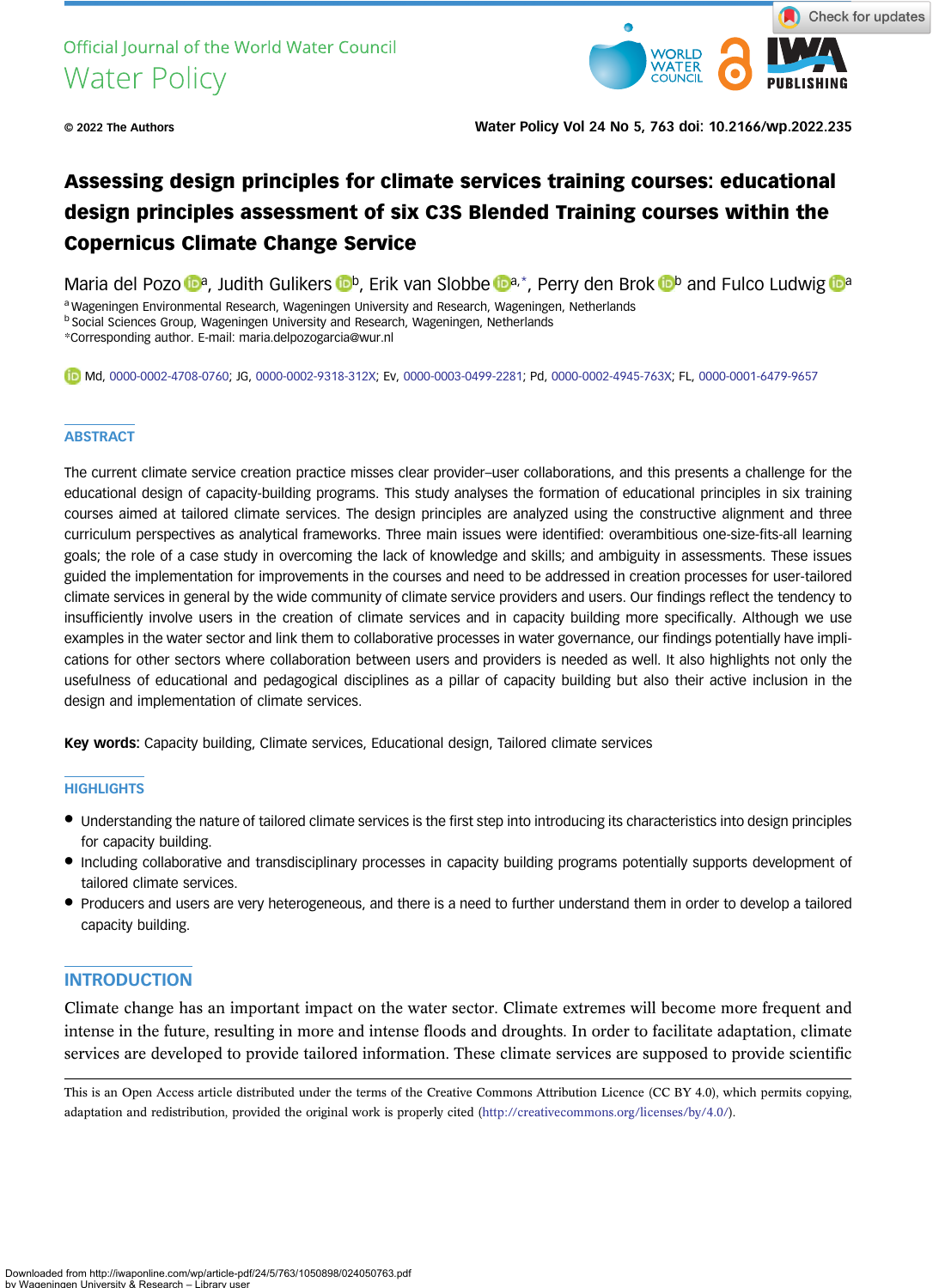climate information to enhance users' knowledge to support their decisions and actions [\(Vaughan](#page-14-0) et al., 2018). [Hecht \(1980\)](#page-13-0) recognized the value of climate service's value even 40 years ago; in those days these services were driven primarily by national meteorological agencies and climate research institutes as climate information providers [\(Vaughan & Dessai, 2014](#page-14-0)). But, researchers observe that climate services' influence on the user's decision and actions are limited, and they refer to a 'usability gap' [\(Lemos](#page-13-0) et al., 2012). Lourenco et al. (2016) attribute this usability gap to climate service providers' science-driven or supply-driven inclination. This usability gap results in a growing need for tailored climate services with user-demand-driven approaches that consider socio-economic aspects and adaptation options ([Dilling & Lemos, 2011](#page-13-0); [Kirchhoff](#page-13-0) et al., 2013; [Lourenço](#page-13-0) et al., 2016). The gap calls for user involvement and a shift towards a collaborative knowledge creation process known as co-pro-duction [\(Vincent](#page-14-0) et al., 2018).

The use of collaborative approaches in climate service design is growing. Advances are also being made in unraveling stakeholders' relationships and influences to identify common challenges and solutions ([García](#page-13-0) et al[., 2019](#page-13-0); Rojas et al.[, 2020](#page-14-0)). Co-production as a collaborative process helps to develop actionable knowledge that assists decision-making ([Vincent](#page-14-0) et al., 2018). Co-production not only requires an iterative and interactive collaboration but learning within and between users and providers ([Nicolescu, 1997;](#page-13-0) [Mauser](#page-13-0) et al., 2013; [Schuck-Zöller](#page-14-0) et al., 2018). The results of co-produced climate services are described as 'demonstrably usable' knowledge developed through interactive and iterative scientific processes (Lemos et al[., 2012](#page-13-0); [Kuusaana &](#page-13-0) [Bukari, 2015](#page-13-0)). [Karpouzoglou](#page-13-0) et al. (2015) distinguish between first- and second-generation climate services. The difference is that second-generation climate services are based on co-production [\(Karpouzoglou](#page-13-0) *et al.*, [2015](#page-13-0)), making scientific information usable for decision-making and creating user-driven products. [Vincent](#page-14-0) et al[. \(2018\)](#page-14-0) add to this description that co-production of climate services leads to a result that is decisiondriven, process-based and time-managed, developed within an inclusive, collaborative, and flexible process. Although co-production of climate services is discussed in different terms, it is commonly agreed that co-production is a learning process to create user-driven climate services and, therefore, tailored to the user needs. Yet, most literature on co-production in climate service is fragmented and context-specific, making a complete understanding of the nature of tailored climate services difficult ([Weichselgartner & Arheimer, 2019\)](#page-14-0).

In general, climate services distinguish between users and producers. While researchers agree that different users have different needs, the literature commonly does not differentiate between types of users ([Swart](#page-14-0) et al., [2017](#page-14-0)). In practice, producers and users are heterogeneous. Similarly, to specific fields like water governance, climate services require multiple layers and scales of stakeholders: from international, national, regional, and/or local authorities, regulators, and civil society from public and private sectors, including a wide range of scientific disciplines ([Weichselgartner & Arheimer, 2019;](#page-14-0) Rojas et al.[, 2020](#page-14-0)). [Weichselgartner & Arheimer \(2019\)](#page-14-0) distinguish climate service providers and producers in providing climate service to the user. Climate service providers produce raw climate data, while the producer processes or adds value to the raw data to provide the required information to the user. The producer that adds value is also called a purveyor (Máñez *et al.*, 2014). The World Meteorological Organization (WMO) uses different terminology. It considers the National Meteorological and Hydrological Services (NMHSs) as climate service producers and distinguishes between different types of users: 'users', 'intermediary users', and 'end-users'. While the 'end-users' are the decision-makers to whom the information is provided to, 'users' interpret, analyze and process climate and weather information, adding their sector-specific knowledge to produce a useable, tailored, and integrated climate service. The 'intermediary users' are the National Meteorological and Hydrological Services' partners, working together to produce climate services [\(WMO, 2010\)](#page-14-0). Therefore, the distinction and understanding in the literature of users and providers/producers are ambiguous terms, embracing a vast background and expertise of different levels and sectors.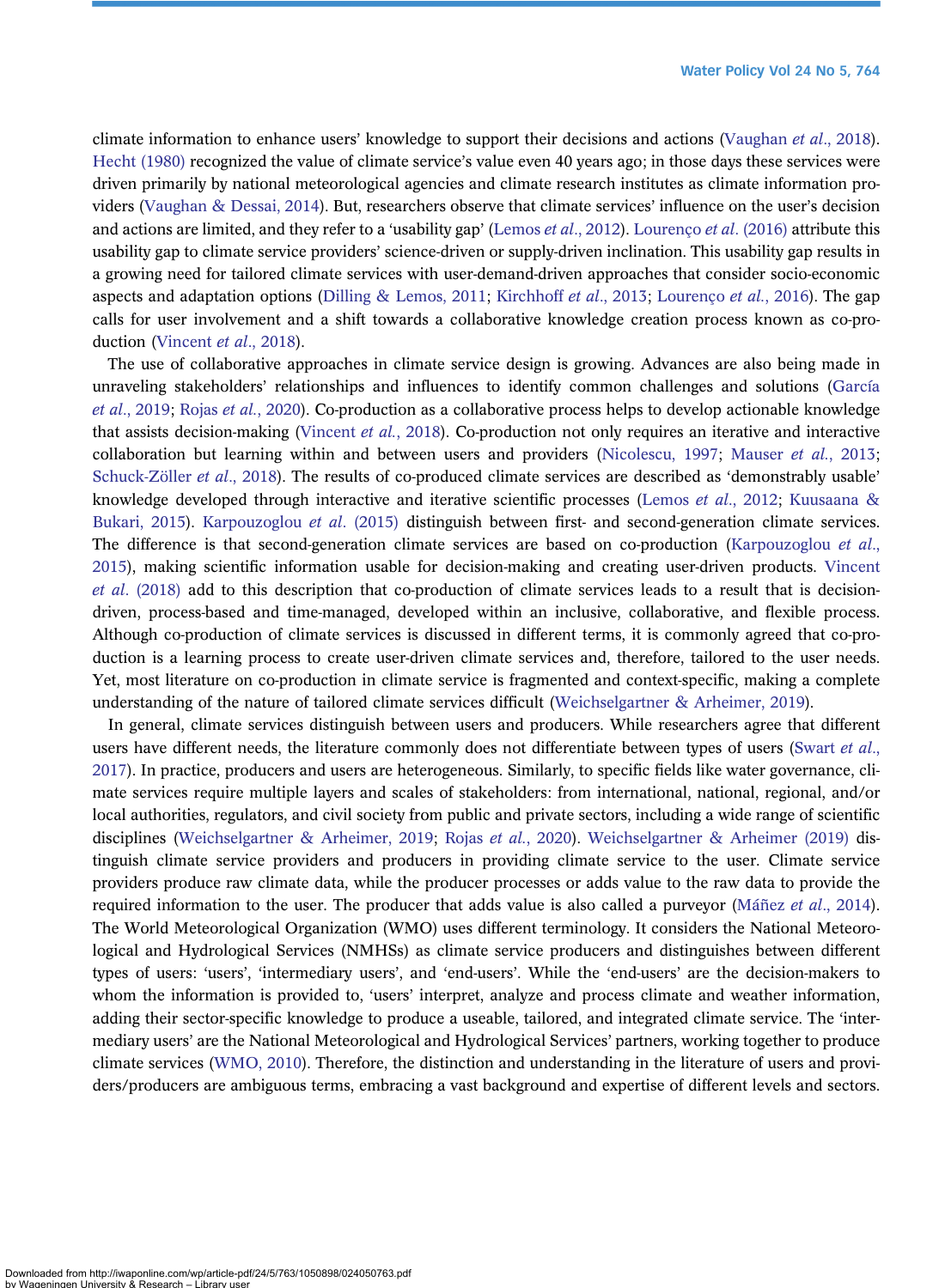The [WMO \(2010\)](#page-14-0) states that capacity building is a critical climate service pillar for improving information provided to users. Capacity building for climate services includes, in its curriculum, climate data management, monitoring and prediction, service delivery, and product communication to users. Although WMO differentiates between users, intermediate users, and end-users, its capacity-building pillar suggests to distinguish between climate service providers and capacity building for users [\(Domingos Freires, 2016\)](#page-13-0). Capacity building for users focuses on understanding climate variability and change, and interpretation and use of climate services provided. Capacity building for climate service providers aims to deliver accurate and reliable information and communication to the user ([WMO, 2012](#page-14-0)). This division potentially maintains the breach between users and providers rather than integrated within the co-production of the information, making it questionable if these capacity-building programs can foster more tailored climate services.

The heterogeneity within climate service producers and users, combined with the unbalanced emphasis on the supply of data and limited understanding of the nature of tailored climate services, does present a challenge for capacity building and its design. Therefore, the main research question is 'What are the design principles for capacity building for tailored climate services?' We use the term climate services as the tailoring of decision and climate-relevant information that provides actionable knowledge to relevant users [\(Weichselgartner & Arheimer,](#page-14-0) [2019](#page-14-0)). We also understand capacity building as obtaining and improving skills and knowledge through various means such as workshops, trainings, dialogues, and others. But answering the question is not only relevant for capacity building as such, but the outcomes have wider implications because their findings suggest the principles for changing the cognitive basis and skills required for the creation of climate services in general.

The empirical basis for this study is a capacity-building project in the frame of the Copernicus Climate Change Service (C3S) program. The C3S project aimed at improving the quality and usability of tailored climate services by offering courses in EU member countries. The courses proved to be an opportunity to test, integrate, and adjust principles for capacity building for tailored climate services, given its international, open access, and wide-scale around Europe. This paper presents an evaluation of the educational design principles from the six first-year C3S Blended Training courses. The results from the assessment of those six first courses in the first year allow us to define concrete implications for the principles and correspondingly adjust and test them again on the following ones. These implications may improve capacity building to promote the provision of user-relevant climate information and, therefore, tailored climate services in the considered most climate-sensitive sectors – agriculture, health, disaster reduction, and water [\(World Meteorological Organization, 2010\)](#page-14-0).

To understand the working of design principles, we use the constructive alignment approach [\(Biggs, 2003](#page-13-0)) and the three curriculum perspectives of [Van den Akker \(2004\)](#page-14-0) as analytical frameworks. The consistencies and differences within the course design as well as its comparison with the current challenges on capacity building for climate services offer a unique opportunity to draw conclusions for future capacity building and its inclusion on the design of tailored climate services, together with ideas for future research.

Before describing the study, the next sections present the context of the study, which is the C3S Blended Training courses and the two conceptual frameworks used to analyze the educational design of these courses.

#### Empirical basis: the C3S Blended Training courses

The 'C3S Blended Training courses' are part of the C3S. The European Centre for Medium-Range Weather Forecasts (ECMWF) operates the C3S on behalf of the European Union. The C3S is a climate service that offers quality-assured information about the past, current, and future states of the climate in Europe and worldwide. The C3S provides monthly climate bulletins with maps and guidance on current climate change indicators. The C3S also provides diverse demonstrator projects to present key sectorial themes to address climate-related issues that businesses or communities are facing across Europe. The main component of the C3S is the Climate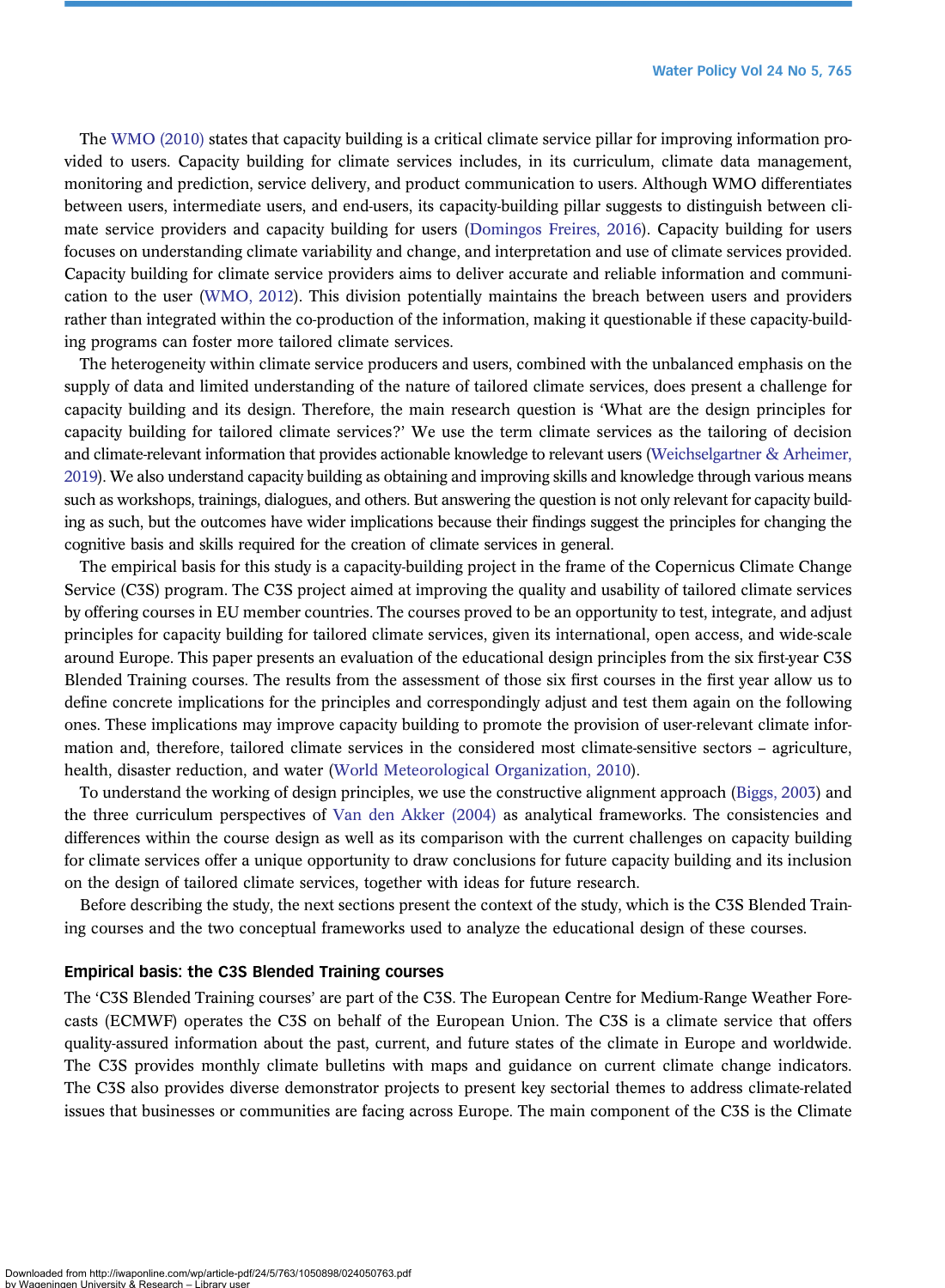Data Store (CDS). The CDS is a one-stop platform that provides free available climate data to enable climate change adaptation and mitigation strategies for policy-makers and businesses [\(ECMWF, no date a](#page-13-0)).

The User Learning Services (ULS) is C3S' capacity building component. The ECMWF outsourced the ULS development to Wageningen University and Research (WUR). WUR won the service by a tender [\(ECMWF,](#page-13-0) [2017](#page-13-0)) and has developed the ULS as a service contract from 2018 until 2021. The service contract included two other project partners: Leeds University, which is tasked with developing an initial training requirement report and with monitoring and evaluation, and the Royal Netherlands Meteorological Institute (KNMI), which is tasked with developing online lessons and assisting the courses as master trainers. The ULS offers online lessons and blended training courses through a free access learning platform. Individuals can choose between 28 online lessons, which are subdivided into two categories: understanding of climate data (e.g., the data discovery, climatic data sources, and sectorial applications uncertainty) and use of the CDS ([ECMWF, no](#page-13-0) [date b\)](#page-13-0). These lessons are included as learning activities within the 'C3S Blended Training courses'. Additionally, to the individual learning, 30 training courses have been organized on location in different European countries.

The 'C3S Blended Training courses' are designed with a blended approach that combines online learning lessons, two webinars, and a 1-day place-based classroom on location with hands-on activities. An essential educational activity in the courses was developing a case study aimed at designing a climate service for an adaptation challenge related to the learner. The course encouraged learners to bring their own adaptation challenges as a basis for this case study. The case studies encompassed a variety of fields relevant to their context. However, most of the case studies not only focused on climate-sensitive sectors, and specifically on the nexus between water and agriculture, but also related water to other sectors like energy and ecology. Case study's titles ranged from 'Seasonal weather forecasts for agriculture' in Italy, 'Characteristics of the wave regimes in the Baltic Sea' in the training in Latvia, 'Effects of climate change on river fish populations of Gipuzkoa' in the training in Spain to 'adaption to climate change in the Tagus River' in Portugal. The final case studies developed by learners are presented at the course end and submitted through the learning platform.

The 'C3S Blended Training courses' were designed by WUR curriculum designers and implemented by master trainers from the service contract and local trainers from the in-country courses. Those courses were internally monitored and evaluated by the University of Leeds and annually evaluated by trainers. While this evaluation from trainers was based on the informal exchange of insights, this paper aims to develop an educational, scientific-based analysis of the first-year courses.

#### Conceptual framework

This study assessed the six courses performed in the first year of the service contract using two conceptual frameworks relevant for educational design: the constructive alignment model of [Biggs \(1996\)](#page-13-0) and the curriculum perspectives of [Van Den Akker \(2013\)](#page-14-0). Constructive alignment is a pedagogical principle that defines and aligns what students should be learning, how they are learning, and how they are assessed (see [Figure 1](#page-4-0)). If a learning outcome aims to develop a specific skill, activities need to align with practising this skill and assessment methods should allow learners to demonstrate they have met the *intended* result. Constructive alignment thus allows for identifying the consistencies and inconsistencies among the learning goals, activities, and assessments.

A learning goal is a clear statement of what a learner is expected to do or know after following the educational entity (e.g., module, training, etc.). Teaching is designed to engage students in learning activities that enhance their abilities for attaining those learning outcomes. Assessment tasks are designed to measure how well learning goals have been achieved. Assessments may include traditional exams and also presentations, assignments, or group work ([Biggs, 1996](#page-13-0)).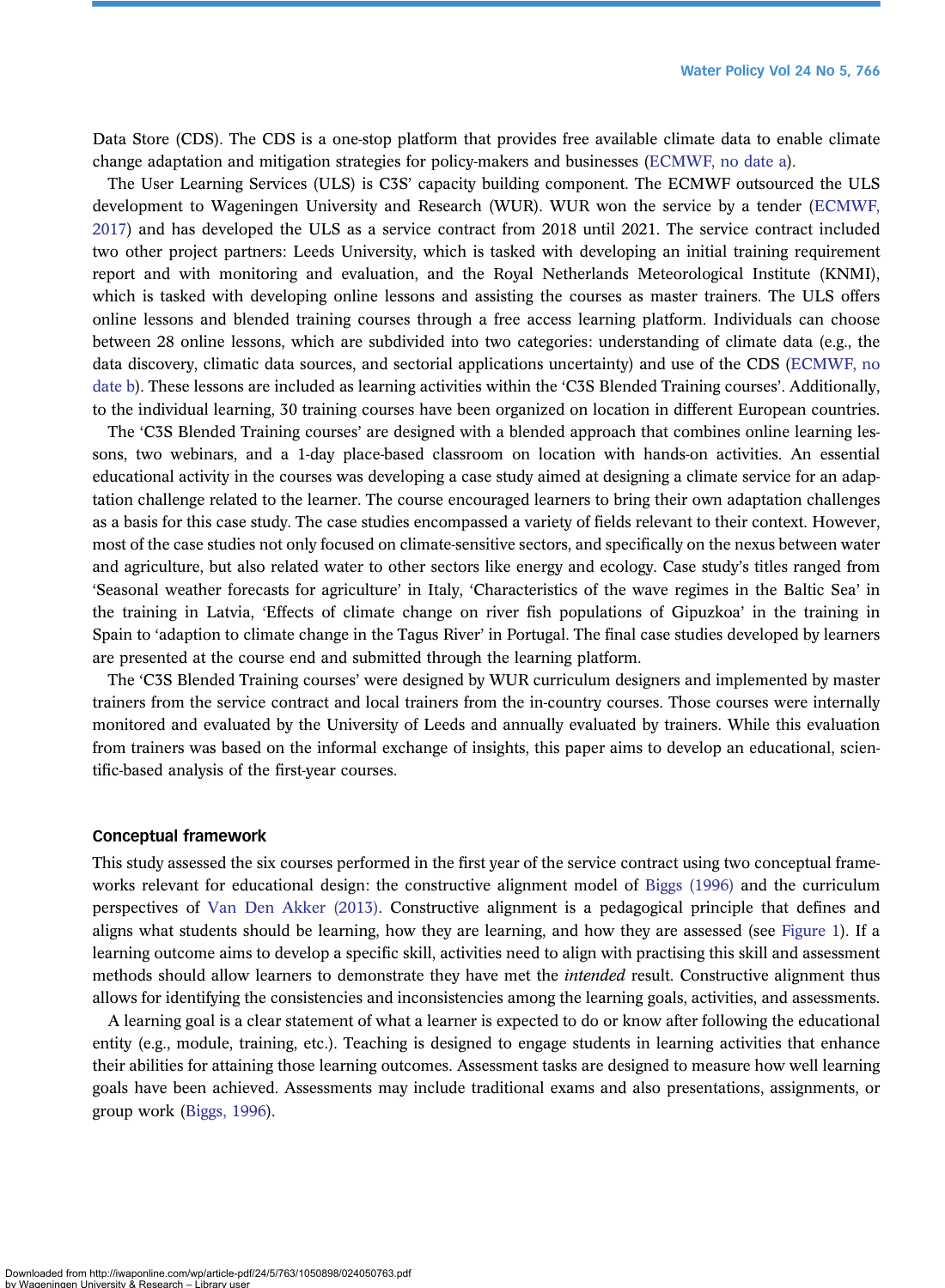<span id="page-4-0"></span>

Fig. 1 | Adaptation constructive alignment adapted from [Biggs \(2003\).](#page-13-0)

The second framework used in the analysis of the C3S Blended Training courses contains the curriculum perspectives of Van den Akker. [Van Den Akker \(2013\)](#page-14-0) understand 'curriculum' in the context of education as the course, trajectory, or 'learning plan'. Given this definition, a curriculum is represented in different forms: the intended, implemented, and attained curriculum. Conventionally, the intended form relates to how the curriculum developers designed (intended) the curriculum to be (in various roles). The implemented form refers to the world of teachers and trainers, that is, how teachers implemented the training, and the *attained* relates to learners and students and how they experienced their learning in the course. To understand how to change a curriculum, [Van Den Akker \(2013\)](#page-14-0) highlight the need to clarify those forms to define inconsistencies between them and change the curriculum.

#### **METHODS**

The six C3S Blended Training courses are the first courses developed within the ULS between September 2018 and July 2019 around Europe: The Netherlands, Italy, Spain, Serbia, Latvia, and Portugal. These first courses had the same intended curriculum design in terms of goals, activities, and assessments, though their implementations could differ to a certain degree. However, for the *implemented and attained curriculum*, we did not aim to analyse individual training courses but instead to identify commonalities in the implemented designs. In this study, we distinguish between local trainers and master trainers. Master trainers are experts in the field of climate change. Local trainers come from the origin country from the training, and their involvement in the learning activities depends on their background and expertise. Two master trainers involved in the service agreement contract implemented each course together with one to three local trainers from each in-country course. The courses had an average of 27 participants. Each participant submitted an individual case study proposal at the beginning of the course, of which four to six cases per course were selected to develop as a team. The case studies in The Netherlands were not considered in this study as they were not submitted to the learning platform, and there was no record of them. A summary of the courses is shown in [Table 1.](#page-5-0)

Different data sources and methodologies were used to assess the intended, implemented, and attained goals, activities, and assessments (see [Table 2\)](#page-5-0). The intended domain is based on the written formal intentions reflected in documents and materials from the curriculum developers [\(Van Den Akker 2013](#page-14-0)). The intended goals, activities, and assessments were evaluated by comparing contract service documents, including the call for tenders from the ECMWF and the service contract proposal from WUR. The results from the document analysis were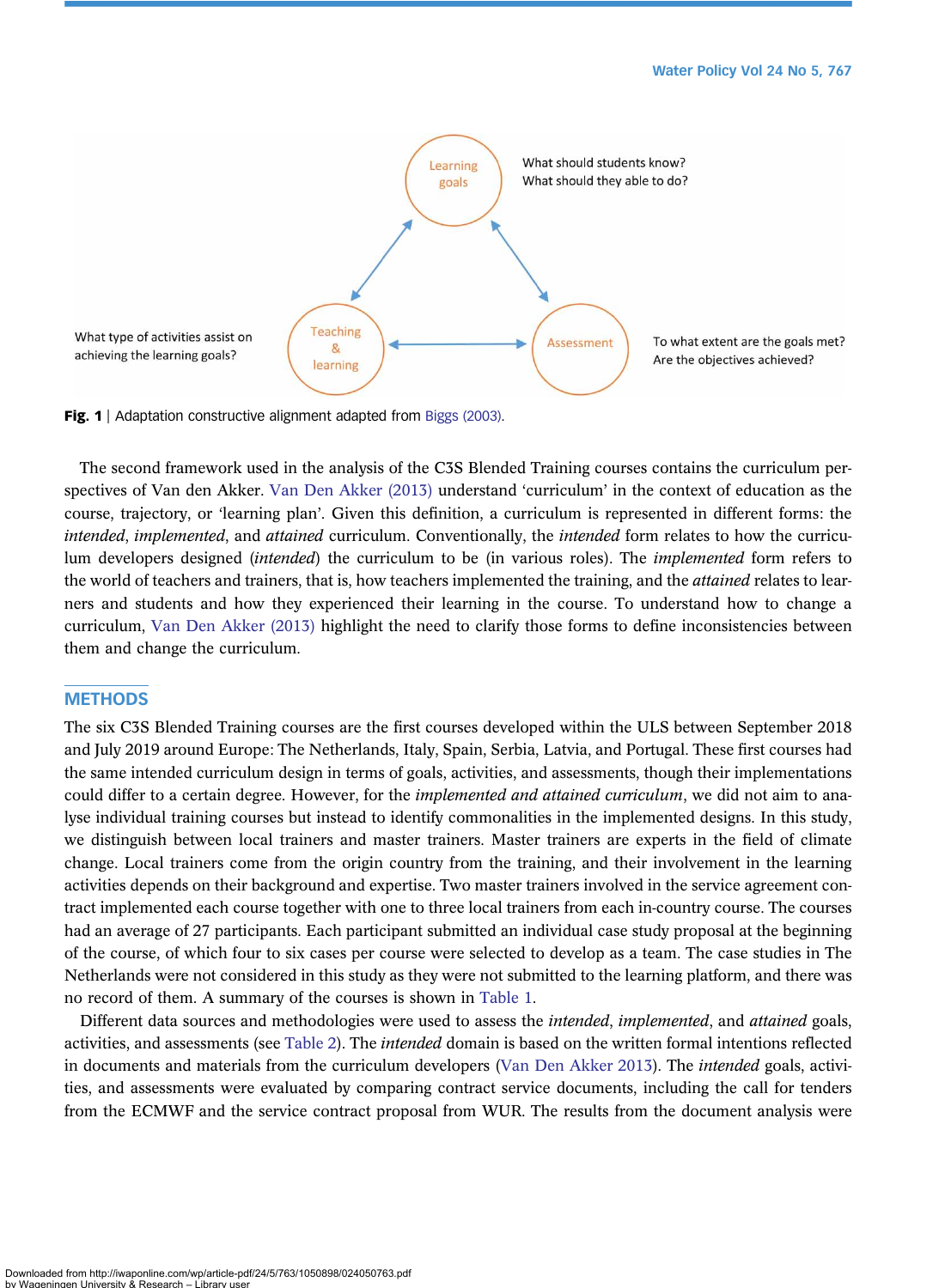| In-country course | City for the face-to-face<br>event | Period            | Local<br>trainers | <b>Learners</b> | Individual proposals case<br>studv | <b>Final case studies</b><br>submitted |
|-------------------|------------------------------------|-------------------|-------------------|-----------------|------------------------------------|----------------------------------------|
| The Netherlands   | Wageningen                         | September<br>2018 | 7                 | 31              | -                                  |                                        |
| Serbia            | Belgrade                           | October 2018      | 2                 | 27              | 17                                 | 17                                     |
| Italy             | Bologna                            | November<br>2018  | 3                 | 27              | 22                                 | 7                                      |
| Spain             | San Sebastian                      | March 2019        | 2                 | 34              | 14                                 | 6                                      |
| Latvia            | Riga                               | April 2019        | 2                 | 12              | 3                                  | 3                                      |
| Portugal          | Lisbon                             | <b>June 2019</b>  | 2                 | 30              | 17                                 | 5                                      |

<span id="page-5-0"></span>Table 1 | Summary of the C3S Blended Training courses implemented during 2018–2019

Table 2 | The relation between the curriculum perspectives, methods, and data collected

| Curriculum<br>perspective | Representation     | <b>Description</b>                                | <b>Methods</b>                                                    | Data collected                                                                                      |
|---------------------------|--------------------|---------------------------------------------------|-------------------------------------------------------------------|-----------------------------------------------------------------------------------------------------|
| Intended                  | Ideal              | Vision                                            | Interview's analysis                                              | Four working package leaders<br>(curriculum designers)<br>One ECMWF project                         |
|                           |                    |                                                   |                                                                   | representative                                                                                      |
|                           | Formal/<br>written | Specified intentions in<br>documents and material | Document analysis                                                 | Tender description ECMWF<br>Service contract proposal WUR                                           |
| Implemented               | Operational        | Actual teaching and<br>learning process           | Document analysis                                                 | Report training requirements<br>Leeds University<br>Five training programs<br>Five trainers reports |
|                           | Perceived          | Curriculum interpreted by<br>trainers             | Interview's analysis<br>Evaluation reports<br>written by trainers | Nine local trainers<br>Four master trainers                                                         |
| Attained                  | Experiential       | Learning experiences<br>perceived by trainers     | Interview's analysis                                              |                                                                                                     |
|                           | Learned            | Resulting outcomes of<br>learners                 | Document analysis                                                 | 45 case studies<br>44 individual proposals                                                          |

discussed in individual interviews with the four proposal developers from WUR as they designed the curriculum. The *implemented* goals, activities, and assessments were extracted from reported training requirements by Leeds University, local training documents and interviews with trainers. The report was not published but stored as part of the training documents of the service contract.

We interviewed nine local trainers, at least one local trainer per course, and four master trainers from Wageningen University and KNMI. The *attained* domain relates primarily to students' experiences and learned outcomes from learners perceived by both master trainers and local trainers. The attained goals, activities, and assessments were compared with what learners learned by analyzing 38 final case studies submitted at the end of the course as a short presentation in PowerPoint and 73 individual case study proposals submitted at the beginning of the course. Monitoring and evaluation carried out by Leeds University were excluded from this study as these were focused on assessing the learner satisfaction instead of the knowledge and skills achieved.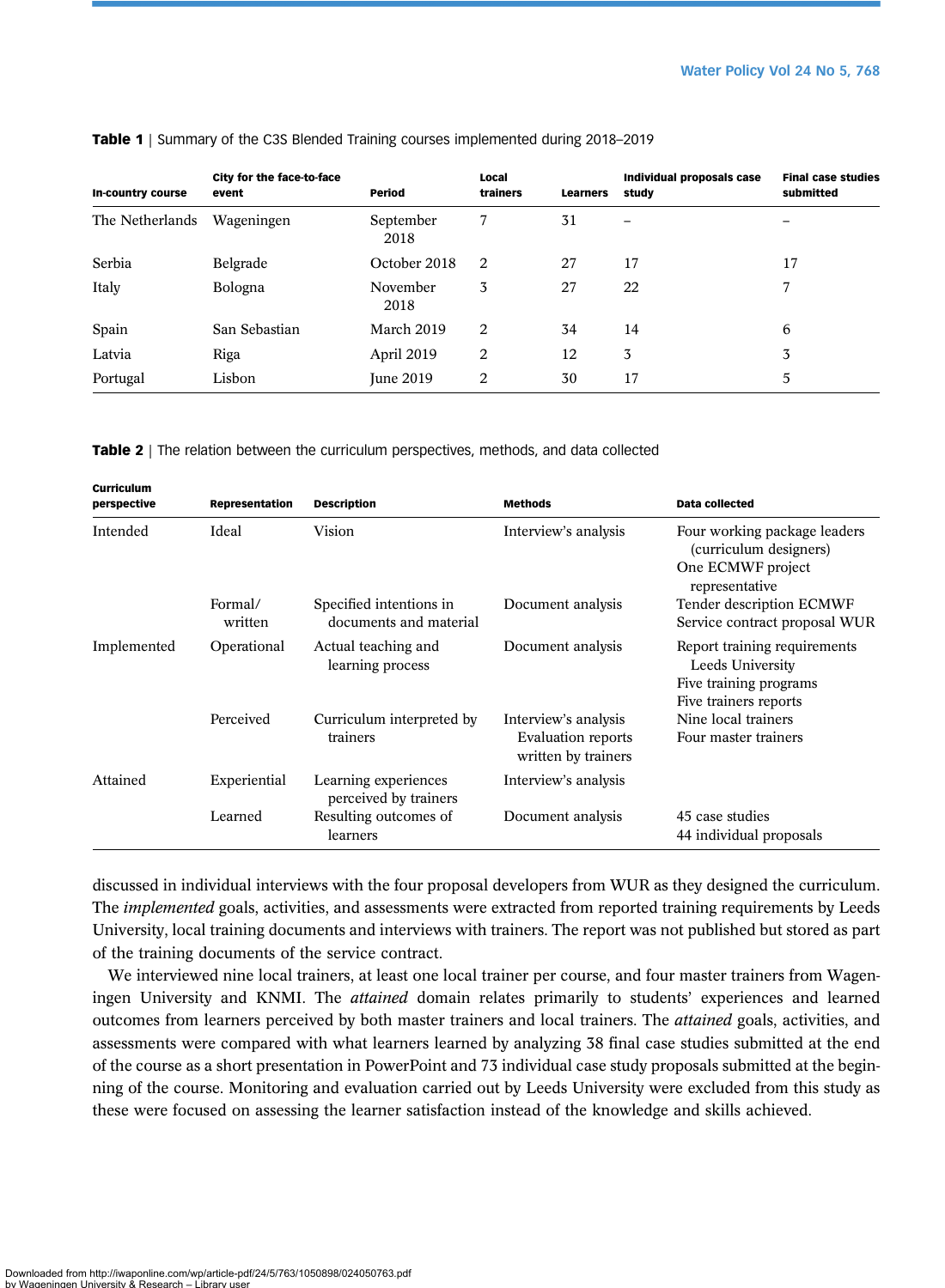The analysis was conducted in three phases. First, the collected data was analyzed qualitatively using directed content analysis. In direct content analysis, codes were defined derived from the conceptual framework [\(Hsieh &](#page-13-0) [Shannon, 2005](#page-13-0)) on goals, activities, and assessments. Second, potential themes and categories were deduced. In the last phase, all data was organized using a coding tree, including themes and categories. Finally, every code (see Table 3) was typified by the *intended, implemented, and attained curriculum* (see Conceptual Framework) [\(Van Den Akker 2013\)](#page-14-0).

# **RESULTS**

### Misalignments in intended goals, activities, and outcomes

The intended vision and mission of the ULS was to (1) increase the data uptake from the CDS and (2) ensure the best use of data from the CDS. Indirectly, its mission was to set conditions for getting more CDS data users. However, there were differences in the perception of these *intended* goals as curriculum designers differed in their perception of 'best use of data'. Although some interviewees pointed towards selecting and using the data as 'a way to avoid wrong conclusions best', others highlighted the data selection towards decision-making. These different perceptions implied vague *intended* learning goals without a clear definition of the cognitive levels. We could distinguish between learning for (1) processing and visualization tools, (2) quality and uncertainty in climate data, and (3) climate impacts and risks at the local level for specific sectors and domains. These diverse angles related to different target groups. However, the curriculum designers pointed out that the definition of 'target group' as a data user was controversial and unclear from the beginning. While the tender mentioned a wide range of target groups explicitly as data users (sectorial users, policy-makers, planners, and academic and science communities), curriculum designers reduced this by excluding policy-makers, as they were considered as end-user in comparison with the other target groups. The curriculum designers highlighted that the backgrounds were too different to provide only one training that 'fits them all'. The tender was also pointing to the prerequisite to assess the user's needs to deliver a tailored capacity building. Without a clear understanding of the user's needs and the initial differences in perception, the intended learning goals became ambiguous and, consequently, limiting further specification of the course design.

The *intended* course design aimed at reaching the learning goal through 'blended learning' with various topics and learning activities grounded in adult learning theory. The proposal did not refer to any specific definition of this concept but mentions the use of case studies as a tool to 'capitalize on their own experience' by selecting 'preferred learning situations'. Blended learning was a prerequisite demanded by the ECMWF as a learning approach that could allow professionals to combine their busy agendas with education. The curriculum designers

|  |  |  |  |  |  |  |  |  | <b>Table 3</b>   Code and themes for each curriculum perspective |  |
|--|--|--|--|--|--|--|--|--|------------------------------------------------------------------|--|
|--|--|--|--|--|--|--|--|--|------------------------------------------------------------------|--|

| Code                 | <b>Theme</b>                                         | <b>Description</b>                                                                                                                              |  |  |
|----------------------|------------------------------------------------------|-------------------------------------------------------------------------------------------------------------------------------------------------|--|--|
| Goals                | Vision and mission                                   | Describes the desired future position and impact of the service contract through<br>objectives and its approach to reach those objectives       |  |  |
|                      | Target group                                         | The primary group of learners that the course is designed to appeal and usually<br>advertised                                                   |  |  |
| Learning<br>activity | Online modules<br>Training                           | Content and approach of online lessons from the learning platform<br>Content and approach of the C3S Blended Training courses                   |  |  |
| Assessment           | Knowledge and skills<br>Monitoring and<br>evaluation | Assessment of methods for measuring knowledge and skills obtained by learners<br>Formative assessment on the learner's perception of the course |  |  |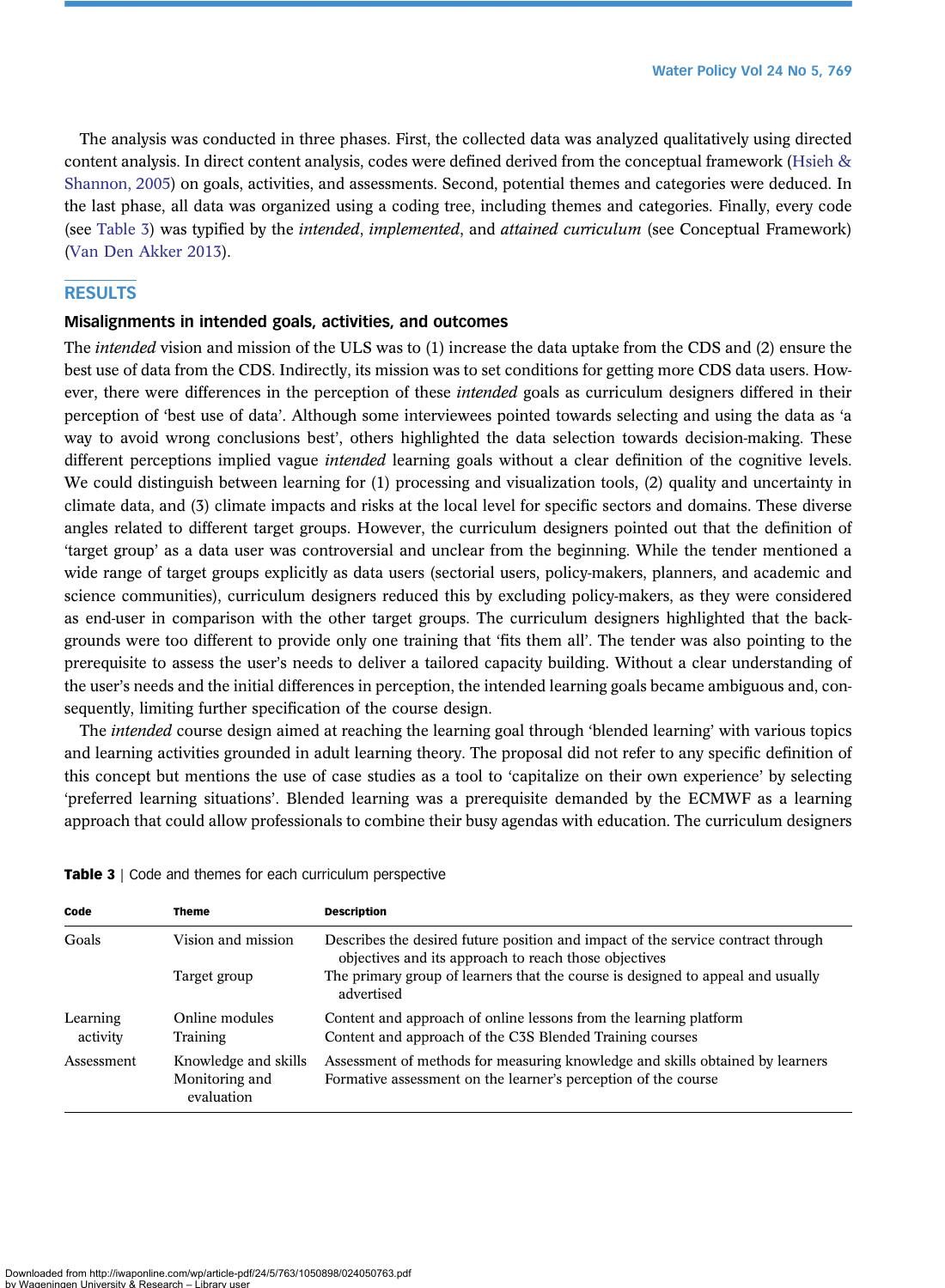used 'adult learning theory' principles, which became apparent via the inclusion of a case study, to enable adult learners to use their context by bringing their own experiences and applying the knowledge acquired. The case study was a learning activity intended as an individual learning experience to connect context with relevant information. The use of such a case study implies that an understanding of 'best use of data' as data selection towards decision-making was chosen. Yet, the theoretical knowledge offered in the online lessons had a 'best use of data' approach geared at data quality, as this was an ECMWF tender requirement. The 'must-in' topics from the ECMWF tender focused on understanding data and use of CDS such as essential climate variables, seasonal forecasting, climate projections, or CDS Toolbox, among others. Curriculum designers added topics on user engagement and communication in their proposal, although there was no further explanation. Although user engagement and communication were broad and unspecific, they were useful to connect the learner's case study contexts with 'best use of data' for decision-making. However, a direct connection between the offered topics and the related intended target group's needs was missing. The inclusion of abstract concepts like user engagement and communication in the course was a consequence of the ambiguity in the intended goals, target groups, vision, and mission of the C3S Blended Training course.

The *intended* assessment was not a priority with curriculum designers. The proposal mentioned a regular quality assurance through monitoring and evaluation of learner satisfaction after each course instead of assessing knowledge and skills achieved by individual learners. Traditional exams were considered unsuitable because of the course length and the uncertainty on learners' initial knowledge and skills.

Different misalignments were identified within the constructive alignment check on goals, activities, and assessments for the intended curriculum. First, the lack of intended assessment led to ineffective or less relevant learning activities and goals. Second, the case study as a learning activity was not aligned with the proposed focus on data handling offered in the courses and asked for by the ECMWF tender. Yet, the use of this case study is aligned with the intended mission and vision 'best use of data' towards decision-making.

#### Misalignments in implemented goals, activities, and outcomes

Before the start of the implementation of the course, a study on training requirements was conducted to be able to better tailor them to the learner's needs. A meta-data analysis and survey between different potential data users was developed to assess the users. The report showed four main points that the C3S Blended courses should consider: (1) the increase of data use is influenced by awareness of what is available and on the understanding of certain concepts; (2) there is a need to better address the complexities around climate services and information provided; (3) personal interest in the use and provision from climate data needs to be addressed; and (4) more attention is needed for how to use the data from the CDS. It is important to consider that the personal interest on the last two points was from the perspective of data users' needs rather than a representation of the intended target group. Although this study guided the design of courses and defined learning goals, activities, and potential outcomes in the implementation phase, the relation with the different target groups remained unclear.

The implemented goals shifted from an increase of data uptake and the best use of data to (1) understanding climate change and impacts, (2) getting acquainted with climate data and terminology, and (3) exploring the CDS potential. The trainers pointed out that this shift in goals came from the juvenile status of the CDS, limiting data availability during the courses, but also as a coping mechanism for the uncertain learner's profile and prior knowledge. The trainers frame this shift as a simplification of the learning goals.

Concerning the learning activities and content of the implemented curriculum, we could distinguish three main learning activities: (1) online lessons, (2) lectures during courses on location, and (3) the case study. The online lessons and lectures focused on understanding climate data (e.g., data resources and discovery, seasonal forecast, models, and reanalysis) and exploring the CDS. A guest lecture was included as a learning activity to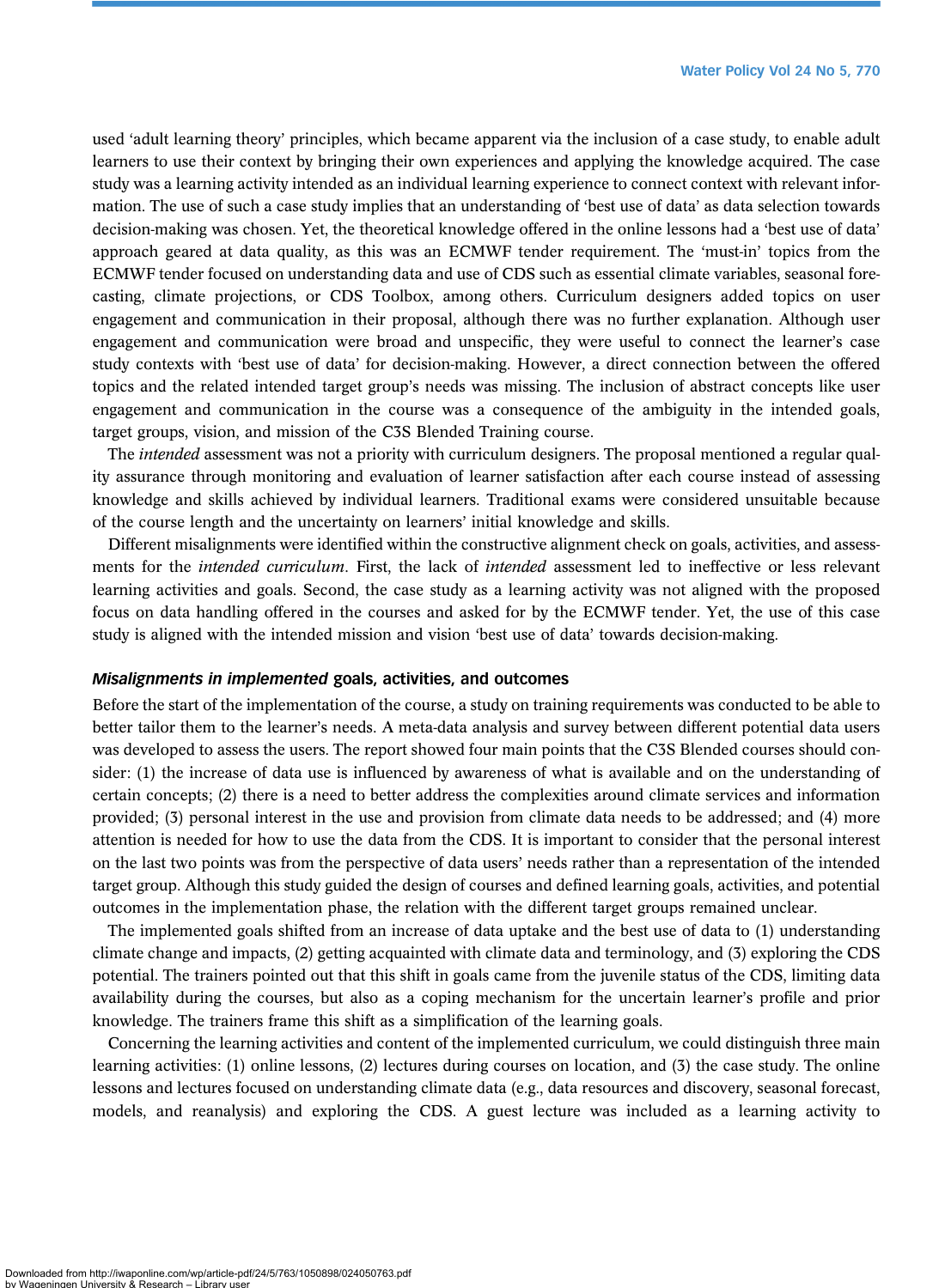contextualize climate impacts. The intended content on user engagement and communication was not implemented either in online lessons or lectures. In the case studies, learners would apply the theoretical knowledge acquired through the online lessons and lectures into a real case. Learners could bring in their individual case study proposals, of which trainers selected case studies for groups to work on. The selection was based on sectorial diversity, representation of local interests, and data availability. The case study activities included: theoretical discussions and brainstorms of relevant adaptation issues, potential users, data information needs, and climate pertinent data for the case. The development and actual use of climate data for the case study was not compulsory for the learners. Only learners with programming skills were encouraged to use data. Trainers emphasized the theoretical discussions and brainstorms over the actual use of data.

Local trainers set the final presentation and submission of the case study as a formative assessment to evaluate knowledge and skills achieved by learners. Based on their perception of the implemented course and their evaluation of the case study, trainers also submitted a report to give feedback and suggestions for improvements.

Different misalignments were identified in the implementation phase. First, the case study as a learning activity was still misaligned with the intended goals. While developing a case study on a climate service for adaptation requires wide trans-sectorial and multidisciplinary knowledge, the learning goals focused on the data side. Second, the processes and concepts for designing climate services were not addressed in other learning activities of the course. However, the implementation of the case study as a formative assessment corrected this second intended misalignment.

#### Attained goals, activities, and outcomes

Local trainers perceived that participants in the trainings attained different learning goals. For example, the local Spanish trainer pointed out that learners with management positions in the private sector aimed to understand climate data and potentially include it in their business. Similarly, a Portuguese trainer pointed out that nonclimatic related researchers sought to include climate data in their research. However, trainers observed that, where learners could manage complex data and had coding skills, they lacked theoretical knowledge on climate data. Thus, the *attained* goals became flexible, relevant, and interest-based, tailored to the different categories of learners.

Regarding the learning activities, the individual case study evolved into group case studies. The trainers perceived a vast spectrum of learners from data users to end-users and general-interested learners. The learner's backgrounds varied in sectors, job titles, and prior knowledge on adaptation, climate data, and climate services. Learners with limited experience and prior knowledge could not carry out the case study alone and spontaneously created groups to learn from each other. By learning from this experience and using the learners' heterogeneity, trainers transformed the individual intended case study into a group learning activity.

Local trainers also perceived that groups with different backgrounds were better able to connect climate data with the real-life or policy context than groups with a more homogeneous background. The Portuguese trainer gave a specific 'good' example from a case study on agriculture. He argued that, as the group contained business background learners, they better could address and connect the user needs compared with other groups. Trainers perceived the heterogeneity at the beginning of the courses as challenging to provide a course that 'fits them all'. However, trainers highlighted how their perception changed and saw heterogeneity as an advantage. The heterogeneous groups had more inside knowledge on the case from different perspectives and expertise and experienced more interactive multi-way engagement activities than the homogenous groups.

The case studies were used to assess increases in knowledge and skills, and increases were seen, particularly in the understanding of contextualized climate impacts, climate data, and the CDS. Case studies showed the correct use of scenarios and data set selection from the CDS. Trainers observed a shift from a data-driven initial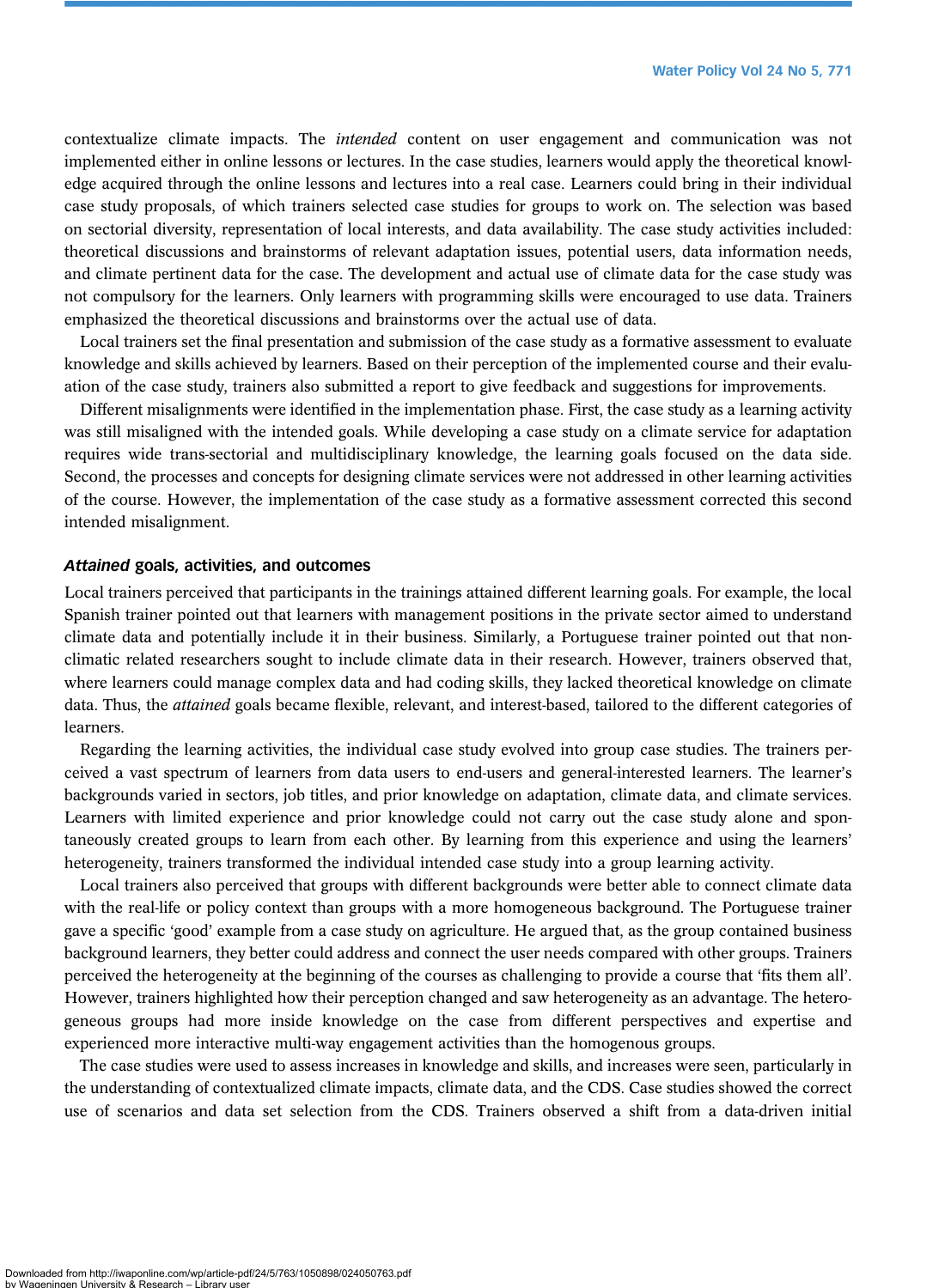individual proposal into user-driven case studies after changing to group work in the case studies compared with the first individual proposal with the group case studies. The majority of the first assignments focused on using data and its potential purpose (supply-driven) instead of first identifying the user need (demand-driven). For example, the first assignment adaptation case study (in Italy) was defined as 'Extreme events like heat waves are on the rise in the changing climate scenarios'. Compared with this first assignment, the final adaptation case study included the purpose and use of the information produced.

However, most final case studies did not consider which decisions are being supported by the information provided, resulting in misalignment between the selected user and the information provided. For example, initially in a Portuguese case on 'adaption to climate change in the Tagus River', the learners focused on a better understanding of 'the dynamics of climate change at a transnational river basin scale, and to develop the appropriate elements for an adaptation strategy that would tackle the main water stress risks and potential cross-sectoral interactions'. The first assignment showed the participant rationale: adaptations strategies are directly related to understanding the climate change impacts. The climate service's input was providing information on the climate change impacts on the river basin. But this data orientation missed the decision-maker(s) context for those adaptation strategies and the complexity of stakeholders involved in the same issue. However, the final case study evolved by distinguishing between multiple stakeholders, from politicians in multi-level governance, citizens, NGOs, farmers and agricultural entities, and the energy sector. All stakeholders except those on governance were considered users of the climate services. Although those stakeholders initially were considered having homogeneous interests and power, learners started to recognize the relevance of differentiating between information needs. But the course's supply of climate information was not prepared for this.

Trainers identified three main reasons for this misalignment in the attained courses: the lack of context expertise, the lack of user within the group, and the lack of knowledge and skills provided during the course's learning activities. Trainers argued that without the context-based knowledge from an expert (e.g., hydrologist) and/or the user (e.g., a water manager or policymaker from a municipality), it proved to be challenging to assess the needs and to identify users. Trainers proposed improvements by including learning activities that explicitly link different users with different decisions and, therefore, information. Trainers also suggested including expert's and users within learning group activities.

Although the earning goals were flexibly adjusted in the attainment phase, based on background and interest from the learner, the resulting learning goals were yet covering the required knowledge and skills for climate services in the case study. Therefore, the lack of guidance on knowledge and skills in climate service development could be a relevant factor in the misalignment between user information.

#### Inconsistencies in curriculum perspectives related to tailored climate services and future implications

The combined results described in the previous results sections in terms of constructive alignment and curriculum perspectives are presented in a matrix (see [Table 4\)](#page-10-0).

The learning goals changed or evolved significantly from their intended to implemented to attained forms. The intended goals proved overambitious and assumed a one-size-fits-all approach, which turned out not to be feasible for the heterogeneous target group. The implemented and the attained goals became more tailored to the needs and prior knowledge of the different types of learners. Initially, curriculum designers *intended* a slightly different understanding of the 'best use of data' from its direct meaning on improving the supply of reliable and accurate climate information to best information supplied for decision-making. Although this might be perceived as a minor difference, its consequence is significant in the target group. While the 'best use of data' direct meaning suggests that the target groups are actors that directly manipulate data, the 'best' information supplied for decision-making relates to a more complex network of actors. [Vincent](#page-14-0) et al. (2018) argue that tailored climate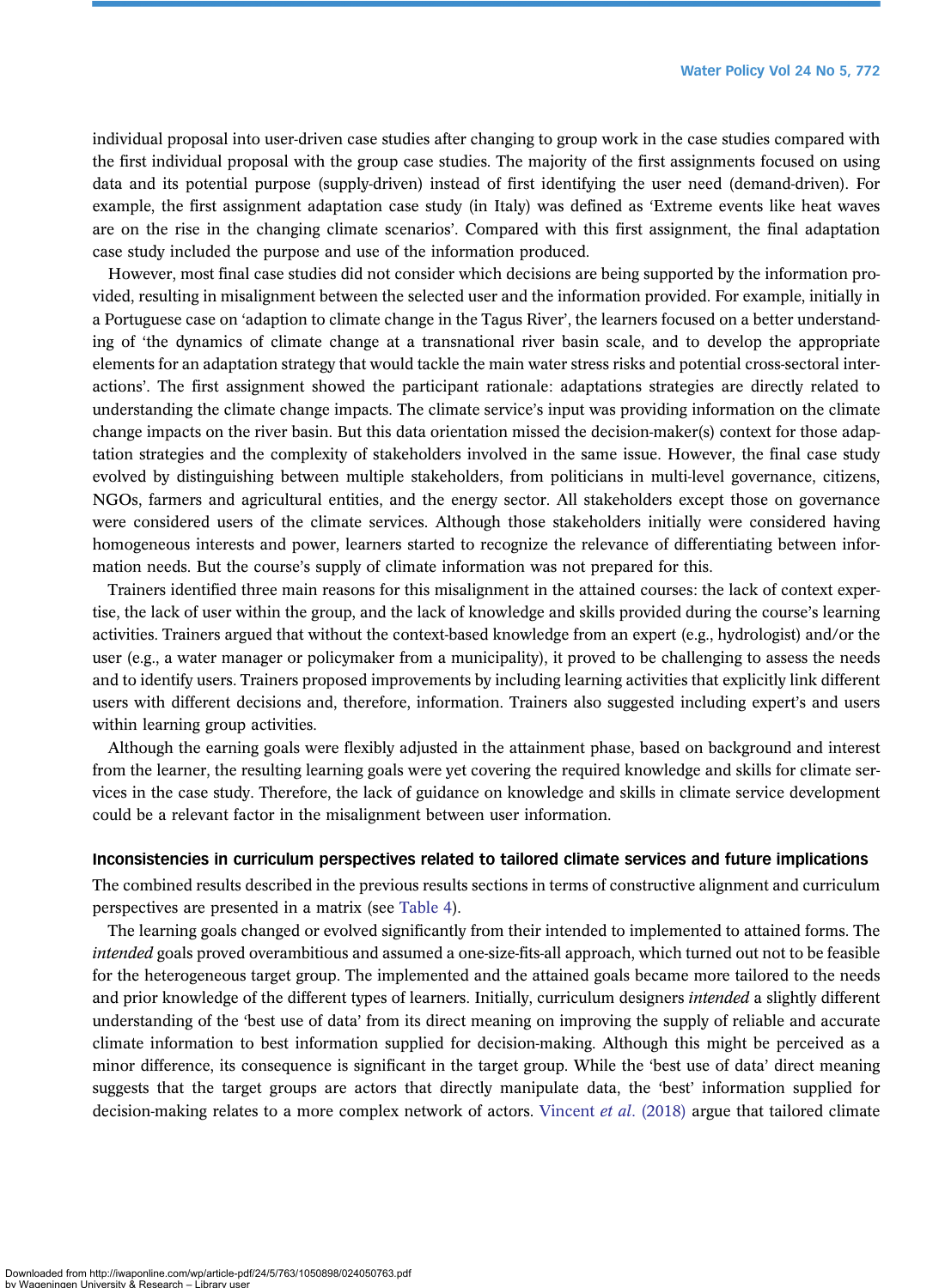|                 | <b>Learning goals</b>                                                                                                                                                                                                                                                          | <b>Activities</b>                                                                                                                                                                                                                                                 | <b>Assessments</b>                                                                                                                                                                                                                                                                                                                             | <b>Misalignments</b>                                                                                                                                                                                                                       |
|-----------------|--------------------------------------------------------------------------------------------------------------------------------------------------------------------------------------------------------------------------------------------------------------------------------|-------------------------------------------------------------------------------------------------------------------------------------------------------------------------------------------------------------------------------------------------------------------|------------------------------------------------------------------------------------------------------------------------------------------------------------------------------------------------------------------------------------------------------------------------------------------------------------------------------------------------|--------------------------------------------------------------------------------------------------------------------------------------------------------------------------------------------------------------------------------------------|
| Intended        | Combination 'best use of<br>data' and 'best<br>information supplied for<br>decision-making.'<br>Learning goals: $(1)$<br>learning processing and<br>visualization, (2) quality<br>and uncertainty in<br>climate data, (3) climate<br>impacts and risks                         | Online modules on the use of<br>climate data and CDS,<br>communication, and user<br>engagement<br>Individual adaptation case<br>study to design and apply<br>climate data and tools<br>according to context and<br>needs                                          | Not intended                                                                                                                                                                                                                                                                                                                                   | No learning objective<br>related to the<br>development of the<br>case study<br>No assessment<br>Diversity of learners not<br>sufficiently addressed                                                                                        |
| Implemented     | Status CDS, learner<br>uncertainty, and<br>training requirements<br>pushed the shift to<br>general goals:<br>(1) Increase awareness on<br>climate change and its<br>potential impacts<br>(2) Increase knowledge of<br>climate data<br>(3) Explore opportunities<br>for the CDS | Online modules on climate<br>data and use of CDS<br>Expert lecture on local<br>climate change<br>Group work case study:<br>theoretical discussions and<br>brainstorms. Use of data<br>limited to learner's<br>background and data<br>availability                 | Presentation and<br>submission case study<br>as a formative<br>assessment on which<br>feedback is given                                                                                                                                                                                                                                        | No learning objective<br>related to the<br>development of the<br>case study<br>Online modules and<br>lectures do not offer<br>the knowledge and<br>skills needed to design<br>a climate service for<br>adaptation during the<br>case study |
| Attained        | Implemented goals<br>become flexible,<br>relevant, and interest-<br>based on the learner's<br>profile                                                                                                                                                                          | Online lessons on climate<br>data, use of CDS, and<br>uncertainty<br>Group case studies with<br>collaboration, interaction,<br>and co-design in more<br>multidisciplinary groups                                                                                  | Presentation and<br>submission of the<br>group case study as a<br>formative assessment<br>on which feedback is<br>given<br>Increase knowledge and<br>skills on the<br>understanding of<br>climate change,<br>climate data, and the<br>CDS.<br>The lack of definition of<br>decisions from users: a<br>misalignment between<br>user information | The lack of learning<br>activities to support<br>the design of a climate<br>service is considered<br>the causes of the<br>misalignment between<br>user information and<br>the lack of decisions                                            |
| Inconsistencies | Shift due to overambitious<br>'one-size-fits-all'<br>objective towards<br>flexible learning goals<br>tailored learner's<br>heterogeneity, prior<br>knowledge, and CDS<br>status                                                                                                | Simplification on the<br>development of the case<br>study towards theoretical<br>discussions<br>Learning activities do not<br>adequately prepare for the<br>knowledge and skills<br>needed for collaboration,<br>interaction, and co-design<br>for the case study | The misalignment<br>between user<br>information detected<br>using the case study as<br>the formative<br>assessment                                                                                                                                                                                                                             |                                                                                                                                                                                                                                            |

<span id="page-10-0"></span>Table 4 | Matrix of constructive alignment on goals, activities, and assessments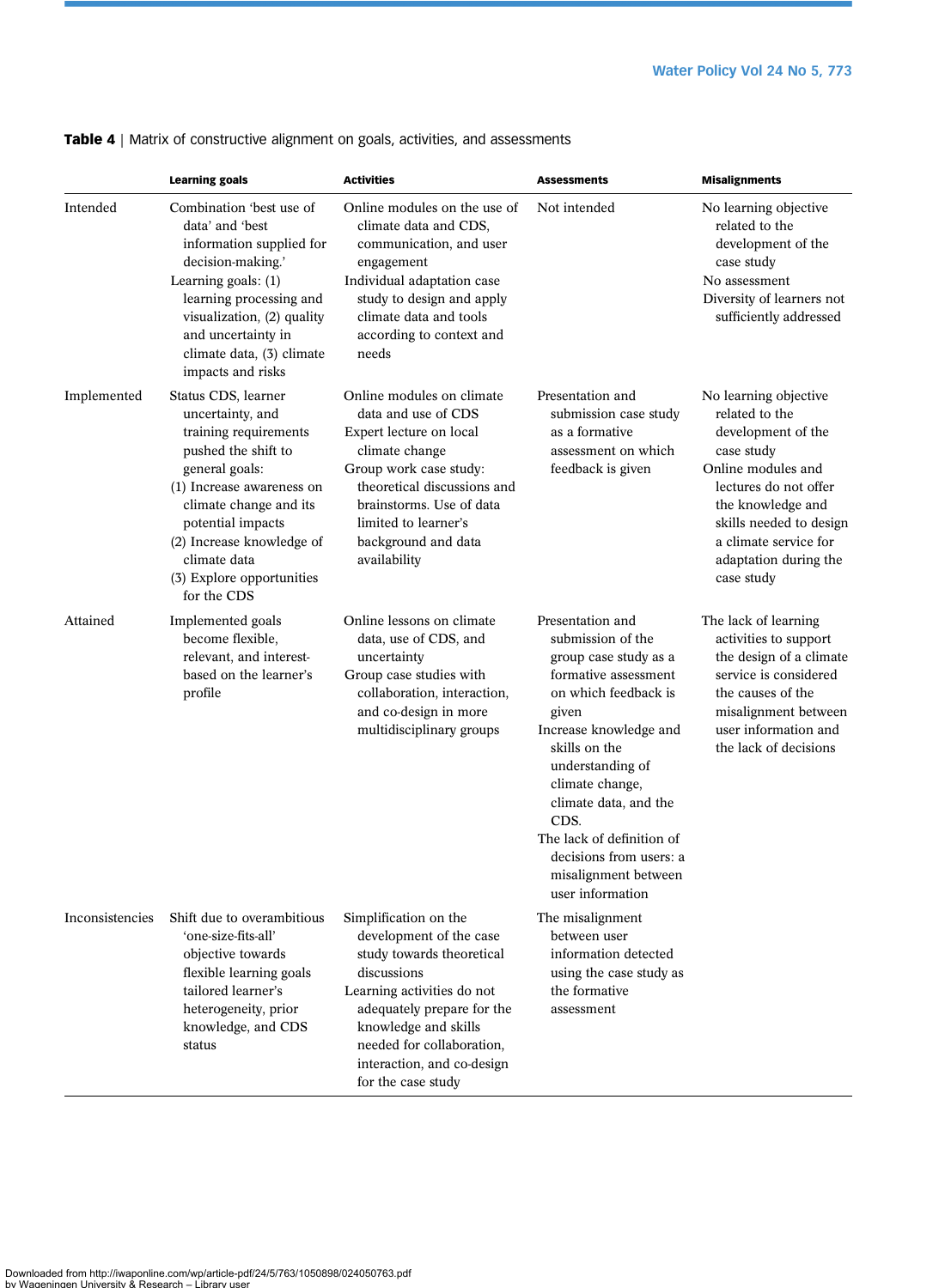services require considering a broader spectrum of stakeholders from users and a more comprehensive range of multidisciplinary and cross-sectoral stakeholders. Given this initial ambiguity and uncertainty in the target group, trainers shifted the *implemented* learning goals towards a lower cognitive level set of more general learning goals. However, in the attained curriculum, the ambiguous goals became flexibly adjusted to the target group. The C3S Blended Training courses decided to open itself to this flexibility and embrace it. Trainers highlighted the advantage of opening the course to a heterogeneous target group: because participants learned from each other and experienced more interactive engagement activities and co-production than in the homogenous groups.

The collaborative learning activities among providers and users as implemented by the C3S trainers correspond with calls for more such interactions in literature [\(Weichselgartner & Kasperson, 2010](#page-14-0); Lemos *et al.*, 2012; [Vincent](#page-14-0) et al., 2018; [Weichselgartner & Arheimer, 2019\)](#page-14-0). Although improving data availability and better inclusion of the future change in hydrometeorological extremes is essential for climate services, it is insufficient for providing tailored climate services. It requires inclusive and collaborative learning processes between providers and users ([Weichselgartner & Kasperson, 2010](#page-14-0)). Therefore, as the tool to promote the knowledge and skills to achieve inclusive and collaborative learning processes for tailored climate services, capacity building should also explicitly address them. Furthermore, a better understanding of the different stakeholders and users' prior knowledge, experiences, and expectations are essential for more tailored climate services [\(Weichselgartner &](#page-14-0) [Arheimer, 2019\)](#page-14-0) and, therefore, also crucial for understanding user needs in terms of 'learning needs' [\(Rauthmann, 2017](#page-13-0)). Understanding learning needs allows tailored capacity building providing flexible learning goals to the different learning profiles in an inclusive program.

The learning activities not only shifted in content but also in the way the case studies were used in the trainings. The intended learning content aimed for a broad selection of topics, including user engagement and communication. The University of Leeds report on training requirements highlighted the need to address complexities around climate change and climate services. However, the implemented learning activities largely missed that content. But the content and the case study, shifted from individual to group work, driven by the need to cater to the heterogeneity of learners.

The learning activities included discussions and brainstorms. However, the actual use of climate data was limited to learners with programming skills. While learners highly skilled in managing data can benefit from getting acquainted with the CDS and further enhancing their knowledge on climate data, other learners sought the basic understanding of adaptation and climate data for their business. The cases studies promoted collaboration and coproduction. Incorporating user engagement processes, including online lessons as an explicit learning goal in capacity building, could be essential to learn the principles of tailored climate services. However, understanding co-production as a type of user engagement is still limited [\(Alexander & Dessai, 2019\)](#page-13-0). Further research on how co-production relates to climate services could assist in its translation into future capacity building.

Using the case study result for a formative assessment on which feedback was given during the presentation and submission helped produce more user-driven case studies. However, most of the case studies missed the definition of decisions from users, leading to a misalignment between users and information provided.

## **CONCLUSIONS**

In this study, the educational design principles used in the C3S Blended Training courses on climate services were assessed. By evaluating the educational design of the trainings through the lenses of constructive alignment [\(Biggs, 2003\)](#page-13-0) and the *intended–implemented–attained* curricula ([van den Akker 2013\)](#page-14-0), we could analyze how the educational design could be improved to better foster capacity building for tailored climate services. These educational analyses focused on the learning goals, learning activities, and assessments, as well as on the needs of the different learners.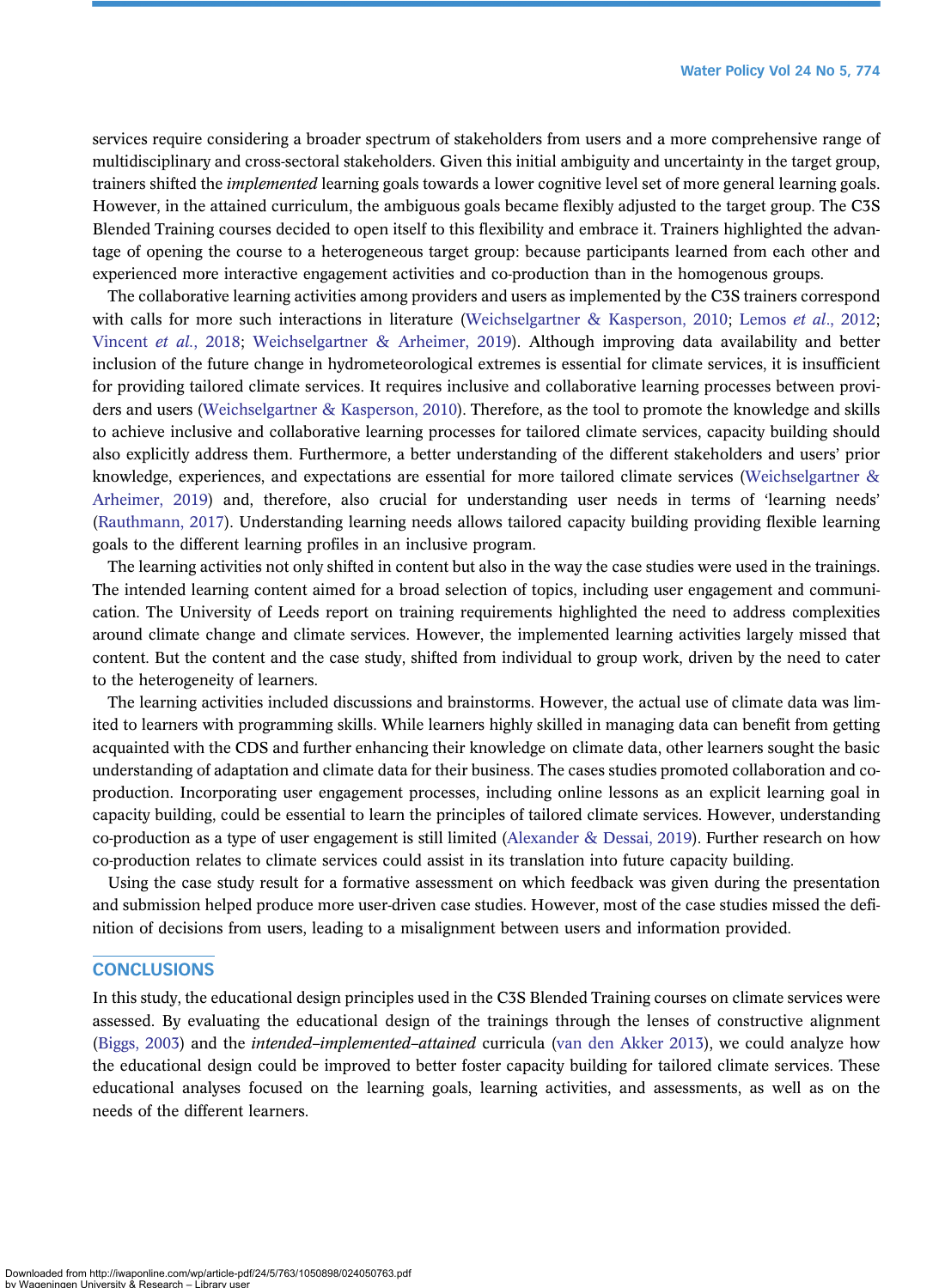This study shows that capacity building on climate services attracts a heterogeneous background of learners with diverse knowledge and skills. Learners can be roughly divided in service providers, usually with a scientific expert background, and service users, usually operating in policy- and planning-oriented contexts. But within these main groups, many subdivides can be made. Defining standardized learning goals for such a heterogeneous group led to inconsistencies in course design and implementation and consequently to lower then desired attainment levels. Capacity-building design requires understanding the learner's profile to align the goals, activities, and assessments and accommodate for the contribution of different learners in dealing with tailored climate services.

Focusing the learning activities on the use and understanding of climate data does not directly translate into tailored climate services. Learners succeeded in increasing their theoretical knowledge of climatic data. Still, they missed connecting this theoretical knowledge with knowledge needs relevant for specific decision-making contexts. There proved to be a gap between information offered and user information needs. Therefore, capacity building should include content and exercises for designing decision-driven climate service in the goals, activities, and assessment strategies. The case studies, submitted by learners, initially were not meant to close that gap, but under influence of learners seeking collaboration during the trainings and starting to work together in the cases, the case studies largely proved to be a helpful method in closing that gap.

Capacity-building programs designs, like the C3S, are usually not based on educational design principles. This study highlights the usefulness of educational research approaches in the design and implementation of training for climate services for the clear purpose of transitioning to better, tailored, and actionable information. But as climate services themselves aim at conveying information and knowledge and can be regarded as a form of training; the use of educational research approach is expected to be helpful in improving climate service's designs in general. Although this study offers some first ideas to align the educational design, further research is necessary to assess their effectiveness to design tailored climate services.

Collaboration among learners with different backgrounds in the trainings caused a shift from individual learning towards multidisciplinary and cross-sectorial group work in the case studies. This change was not envisaged in the intended learning goals and activities. Collaborative learning should not only be a case study-related activity, but should be included in the content, goals, learning activities, and assessment strategies. Not only in trainings, but also in real-life climate services-boundary crossing among stakeholders and disciplines is required. Therefore, capacity building for climate services should not only focus on providing different stakeholders with relevant knowledge, but also prioritize stimulating different stakeholders to learn and co-create across each other's boundaries. However, literature on climate service still fails to recognize the difficulties associated with organizing collaboration as a design principle for tailored climate services. Yet, more in-depth knowledge is needed to assess to what extent the inclusion of collaborative learning could promote the co-production of tailored climate services within capacity-building programs.

The first-year C3S Blended Training courses reflect the challenges of dealing with a heterogeneous learner group combined with the unbalanced emphasis on supply-driven learning approaches and limited understanding of the principles of tailored climate services. Further research on the nature of tailored climate services and learner profiles for designing capacity-building programs becomes essential. The lack of understanding of these factors impacts the definition of learning goals, teaching and learning activities, and assessment within a capacity-building program ([Biggs, 1996\)](#page-13-0). Developing an aligned program in which goals, activities, and assessments are geared towards decision-based and tailored climate service might strongly increase the effectiveness of capacity building for tailored climate services. Those improved climate services might potentially provide actionable knowledge to assist decision-making in adaptation, as it is in the case of the water sector among other sectors in general.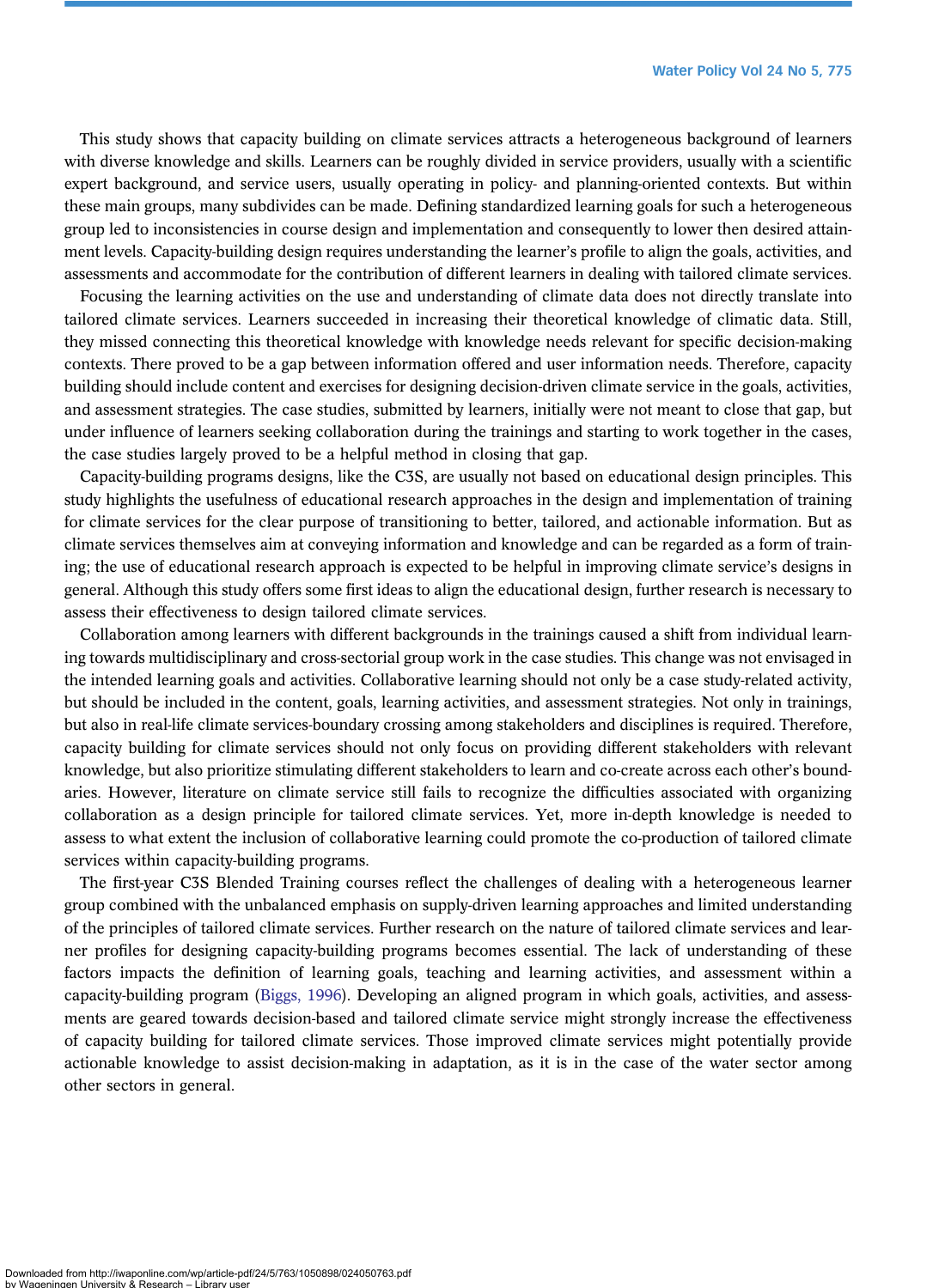# <span id="page-13-0"></span>DATA AVAILABILITY STATEMENT

Data cannot be made publicly available; readers should contact the corresponding author for details.

## **REFERENCES**

- Alexander, M. & Dessai, S. (2019). [What can climate services learn from the broader services literature?](http://dx.doi.org/10.1007/s10584-019-02388-8) Climatic Change 157(1), 133–149. doi:10.1007/s10584-019-02388-8.
- Biggs, J. (1996). [Enhancing teaching through constructive alignment](http://dx.doi.org/10.1007/BF00138871). Higher Education 32(3), 347–364.
- Biggs, J. B. (2003). Aligning Teaching for Constructing Learning, The higher educational educational Academy. Available at: https://www.researchgate.net/publication/255583992 Aligning Teaching for Constructing Learning (Accessed August 25 2020).
- Dilling, L. & Lemos, M. C. (2011). [Creating usable science: opportunities and constraints for climate knowledge use and their](http://dx.doi.org/10.1016/j.gloenvcha.2010.11.006) [implications for science policy.](http://dx.doi.org/10.1016/j.gloenvcha.2010.11.006) Global Environmental Change 21(2), 680–689. doi:10.1016/j.gloenvcha.2010.11.006.
- Domingos Freires, F. (2016). World Meteorological Organization Working Together in Weather, Climate and Water Global Framework for Climate Services (GFCS). Available at: [http://www.wmo.int/pages/gfcs/gfcs\\_en.html](http://www.wmo.int/pages/gfcs/gfcs_en.html) (Accessed December 2 2019).
- ECMWF (2017). Tender Cop\_010 User Learning Service. Available at: [https://atmosphere.copernicus.eu/cop010-user-learning](https://atmosphere.copernicus.eu/cop010-user-learning-services)[services](https://atmosphere.copernicus.eu/cop010-user-learning-services) (Accessed September 13 2020).
- ECMWF (no date a). Copernicus Climate Change Service. Available at: <https://climate.copernicus.eu/> (Accessed January 7 2020).
- ECMWF (no date b). User Learning Services | Copernicus. Available at: <https://climate.copernicus.eu/user-learning-services> (Accessed December 2 2019).
- García, M. M., Hileman, J. & Bodin, Ö. (2019). Collaboration and conflict in complex water governance systems across a development gradient: addressing common challenges and solutions. Ecology and Society. Resilience Alliance 24(3). doi:10.5751/ES-11133-240328.
- Hecht, A. D. (1980). [Meeting the challenge of climate service in the 1980s](http://dx.doi.org/10.1175/1520-0477(1984)065%3C0365:MTCOCS%3E2.0.CO;2). Bulletin of the American Meteorological Society 65(4), 365–366.
- Hsieh, H. F. & Shannon, S. E. (2005). Three approaches to qualitative content analysis. *Qualitative Health Research* 15(9), 1277–1288. doi:10.1177/1049732305276687.
- Karpouzoglou, T., Zulkafli, Z., Grainger, S., Dewulf, A., Buytaert, W. & Hannah, D. M. (2015). Environmental Virtual Observatories (EVOs): prospects for knowledge co-creation and resilience in the information age. Current Opinion in Environmental Sustainability, 40–48. doi:10.1016/j.cosust.2015.07.015.
- Kirchhoff, C. J., Carmen Lemos, M. & Dessai, S. (2013). [Actionable knowledge for environmental decision making: broadening](http://dx.doi.org/10.1146/annurev-environ-022112-112828) [the usability of climate science.](http://dx.doi.org/10.1146/annurev-environ-022112-112828) Annual Review of Environment and Resources. Annual Reviews 38(1), 393-414. doi:10. 1146/annurev-environ-022112-112828.
- Kuusaana, E. D. & Bukari, K. N. (2015). Land conflicts between smallholders and Fulani pastoralists in Ghana: evidence from the Asante Akim North District (AAND). Journal of Rural Studies. doi:10.1016/j.jrurstud.2015.09.009.
- Lemos, M. C., Kirchhoff, C. J. & Ramprasad, V. (2012). [Narrowing the climate information usability gap](http://dx.doi.org/10.1038/nclimate1614). Nature Climate Change, 789–794. doi:10.1038/nclimate1614.
- Lourenco, T. C., Swart, R., Goosen, H. & Street, R. (2016). [The rise of demand-driven climate services.](http://dx.doi.org/10.1038/nclimate2836) Nature Climate Change 6(1), 13–14.
- Máñez, M., Zölch, T. & Cortekar, J. (2014). Mapping of Climate Service Providers-Theoretical Foundation and Empirical Results: A German Case Study, CSC Report 15, Climate Service Center, Germany.
- Mauser, W., Klepper, G., Rice, M., Schmalzbauer, B. S., Hackmann, H., Leemans, R. & Moore, H. (2013). [Transdisciplinary](http://dx.doi.org/10.1016/j.cosust.2013.07.001) [global change research: the co-creation of knowledge for sustainability.](http://dx.doi.org/10.1016/j.cosust.2013.07.001) Current Opinion in Environmental Sustainability 5(3–4), 420–431. doi:10.1016/J.COSUST.2013.07.001.
- Nicolescu, B. (1997). The transdisciplinary evolution of the university condition for sustainable development. In Paper Presented at the International Congress of the International Association of Universities, 12–14 Nov. 1997, Chulalongkorn University, Bangkok, Thailand.
- Rauthmann, J. F. (2017). Situational factors. In Encyclopedia of Personality and Individual Differences. Springer International Publishing, pp. 1–4. doi:10.1007/978-3-319-28099-8\_1910-1.